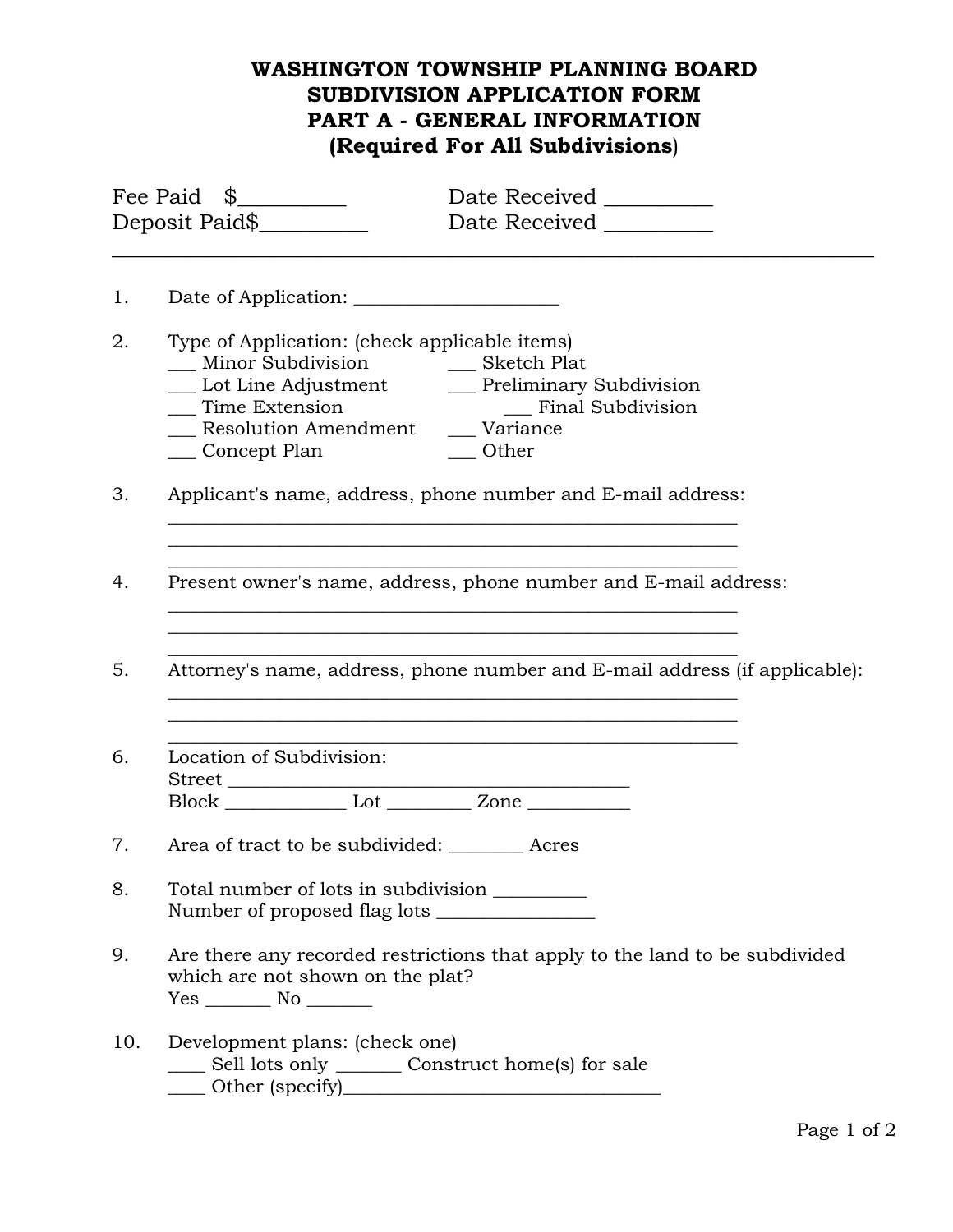- 11. Has this tract been involved in a prior application before the Planning Board or Board of Adjustment? Yes \_\_\_\_ No \_\_\_\_ If yes, name of Board \_\_\_\_\_\_\_\_\_\_\_\_\_\_\_ Date \_\_\_\_\_\_\_\_\_\_\_\_\_\_\_\_\_ Type of application \_\_\_\_\_\_\_\_\_\_\_\_\_\_\_\_\_\_\_\_\_\_\_\_\_\_\_\_\_\_\_\_\_\_\_\_\_\_\_\_ Action taken \_\_\_\_\_\_\_\_\_\_\_\_\_\_\_\_\_\_\_\_\_\_\_\_\_\_\_\_\_\_\_\_\_\_\_\_\_\_\_\_\_\_\_\_\_\_\_
- 12. Name, address, E-mail address, phone number and title of person preparing the plan:

 $\overline{\phantom{a}}$  , and the contribution of the contribution of the contribution of the contribution of the contribution of the contribution of the contribution of the contribution of the contribution of the contribution of the

13. I hereby certify that the above information is correct to the best of my knowledge.

\_\_\_\_\_\_\_\_\_\_\_\_\_\_\_\_\_\_\_\_\_\_\_\_\_\_\_\_\_\_\_\_\_\_\_\_\_\_\_\_\_\_\_\_\_\_\_\_\_\_\_\_\_\_\_\_\_\_\_\_

 $\overline{\phantom{a}}$  , where  $\overline{\phantom{a}}$  , where  $\overline{\phantom{a}}$  , where  $\overline{\phantom{a}}$  , where  $\overline{\phantom{a}}$ Applicant's Signature

FORM LS-A July 2005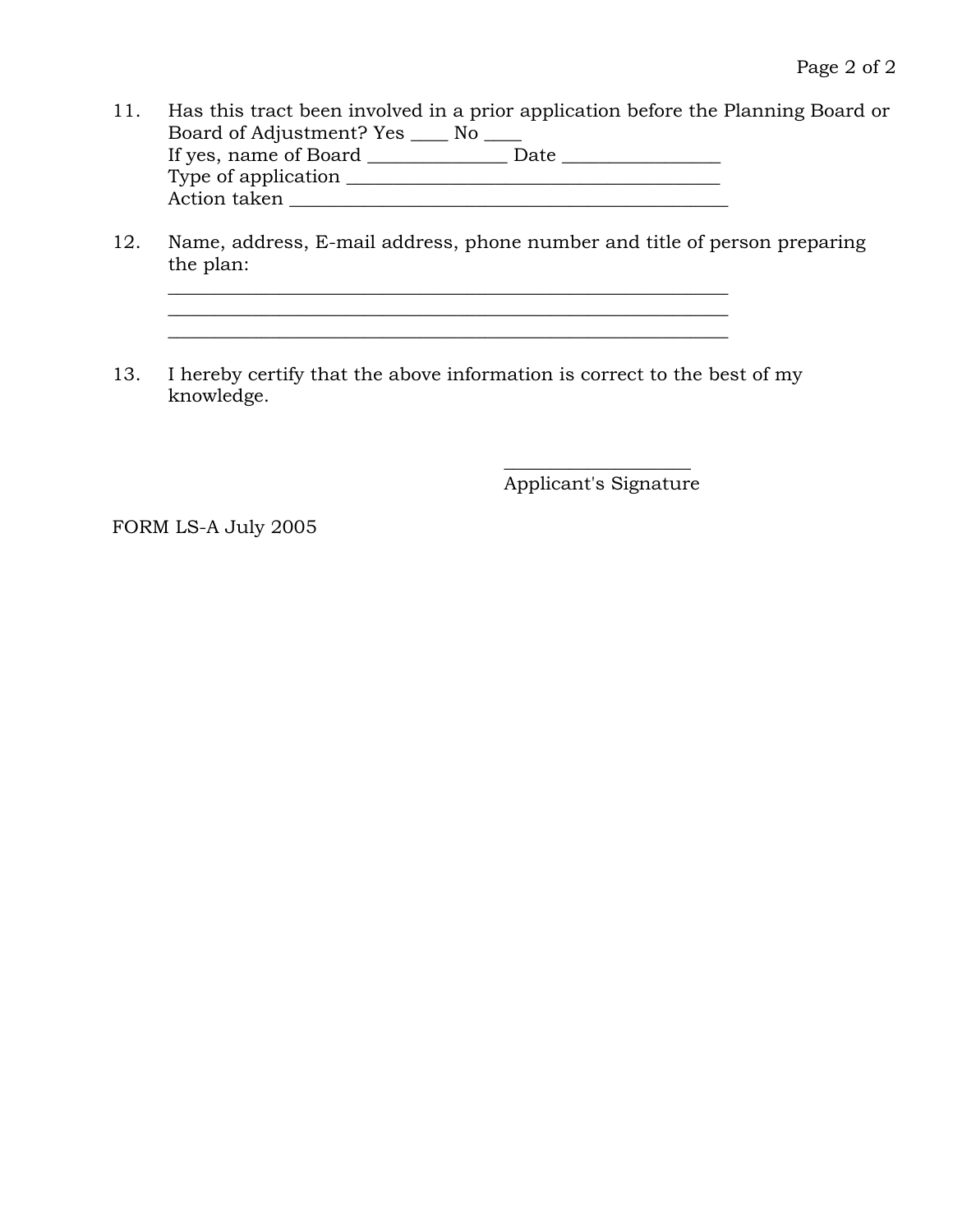## **WASHINGTON TOWNSHIP PLANNING BOARD SUBDIVISION APPLICATION FORM**  *PART B - MINOR APPROVAL CHECKLIST*

**(Required Only For Minor Subdivisions)** 

Applicant's Name \_\_\_\_\_\_\_\_\_\_\_\_\_\_\_\_\_\_\_\_\_\_\_\_\_\_\_\_\_\_\_\_\_\_\_\_\_\_\_\_\_\_\_\_\_\_\_\_

#### Indicate (Y) or (N) for compliance with Checklist Items **ITEMS REQUIRED FOR A COMPLETE APPLICATION**

- 1.\_\_\_\_\_Fifteen folded prints of plat and accompanying documents showing all information required by Chapter 175, Subdivision of Land, §§ 175-24, 175-25 and 175-26.
- 2.\_\_\_\_\_Six completed applications (Parts A, B and C).
- 3.\_\_\_\_\_Payment of administrative fee and review deposits.
- 4. Payment of property taxes. Property taxes paid through 20 Signed \_\_\_\_\_\_\_\_\_\_\_\_\_\_\_\_\_\_\_\_\_\_\_\_\_\_\_ Tax Collector
- 5.\_\_\_\_\_If applicant is not owner, submit letter from owner authorizing submission of plan.
- 6.\_\_\_\_\_ If waiver of Chapter 175, Subdivision and Land Development, § 175-43, regarding road improvements is requested, submit a statement by engineer/surveyor of reasons for such request.
- 7.\_\_\_\_\_ For each proposed flag lot(s), submit the necessary documents demonstrating compliance with Chapter 217, Zoning, § 217-37.
- 8\_\_\_\_\_ For subdivisions creating flag lots, upon selection of a public hearing date, notice must be sent to those property owners on the same side of street within twice the zone lot width from proposed flag lot access strips.
- 9.\_\_\_\_ Delineation of and classification of wetlands as defined in N.J.A.C. 7:7A-2.5 on the tract and within 150 feet of tract by a wetlands expert and statement of expert's qualifications and:

 a.\_\_\_\_\_Written statement by said wetlands expert that no wetlands exist on the tract nor within 150 feet of the tract; or

 b.\_\_\_\_\_Addition of wetlands delineation and transition zones on plat and conservation easements for wetlands/transition zones, plus letter by said wetlands expert confirming wetlands/transition zones, plus copy of letter from Natural Heritage Program indicating presence or absence of threatened and/or endangered species on the site; or

 c.\_\_\_\_\_Request for waiver of wetlands delineation where wetlands are in a remote and unaffected portion of the tract.

- 10.\_\_\_Soil disturbance application. Compliance with Chapter 164, Soil Removal, § 164-12, Fees.
- 11.\_\_\_Letter from Township Engineer stating that plat complies with ordinance requirements and all information required by ordinance to accompany plat has been received.
- 12.\_\_\_Driveway opening permit(s). Applications from the Department of Public Works (908 876-3382).
- 13.\_\_\_Submission of completed Washington Township Highlands Information Questionnaire
- 14.\_\_\_For any application that falls within the definition of "Major Highlands Development" as defined by the Highlands Water Protection and Preservation Act and does not fall within any of the exemptions provided in the Act, a Highlands Preservation Area Approval must be obtained

### **PRIOR TO SCHEDULING A HEARING DATE:**

15.\_\_\_ Property corners must be clearly marked by the applicant prior to site inspection by Minor Subdivision Committee. Appointment with the Minor Subdivision Committee for a site inspection must be arranged by the applicant after submission of the application.

### FORM LS-B1 July 2005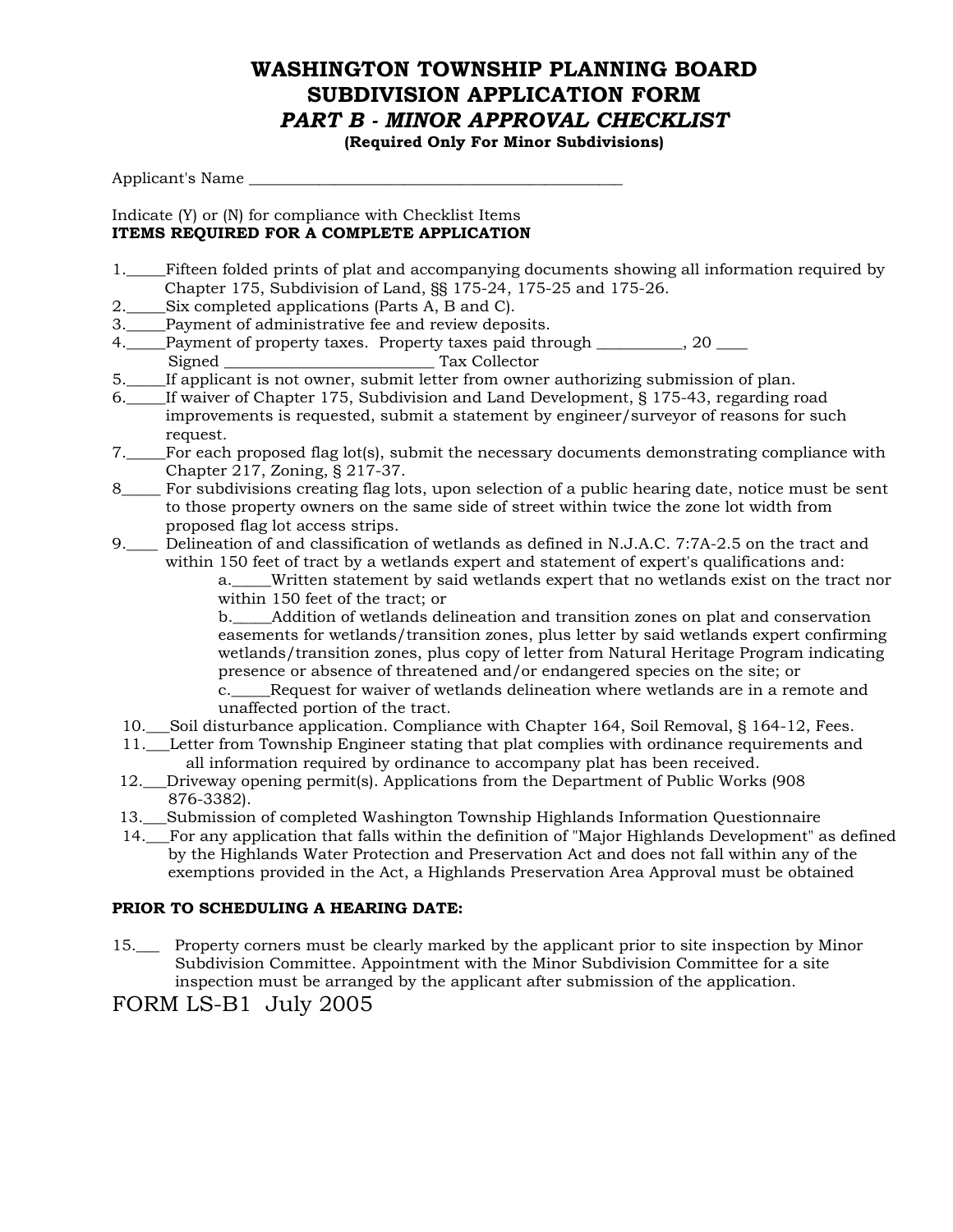|         | <b>WASHINGTON TOWNSHIP PLANNING BOARD</b><br><b>SUBDIVISION APPLICATION FORM</b><br>PART C - STATEMENT ON VARIANCES/WAIVERS<br>(Required for Minor and Preliminary Subdivisions)<br>Applicant's Name |                                                               |
|---------|------------------------------------------------------------------------------------------------------------------------------------------------------------------------------------------------------|---------------------------------------------------------------|
| Section | VARIANCES FROM ZONING ORDINANCE REQUIREMENTS (Chapter 217)<br>None required.<br>Variances required as listed below:<br><b>Brief Description</b>                                                      |                                                               |
| Section | None required<br>Waivers requested as follows:<br><b>Brief Description</b>                                                                                                                           | WAIVERS FROM LAND SUBDIVISION ORDINANCE REQUIREMENTS (Chapter |
| Section | WAIVERS AND/OR DE MINIMIS EXCEPTIONS FROM RESIDENTIAL<br>SITE IMPROVEMENT REQUIREMENTS<br>None required<br>Waivers / DeMinimis Exceptions requested as follows:<br><b>Brief Description</b>          |                                                               |
| Section | None Required<br><b>Example 12</b> As listed below<br><b>Brief Description</b>                                                                                                                       | LIST OF APPROVALS REQUIRED FROM FEDERAL AND STATE AGENCIES:   |
|         | <b>Engineer's/Surveyor's Certification:</b> I,<br>Chapters 175 and 217 of the Township ordinances and that the plat and                                                                              | , hereby certify that I have read                             |

accompanying documents were prepared under my supervision and